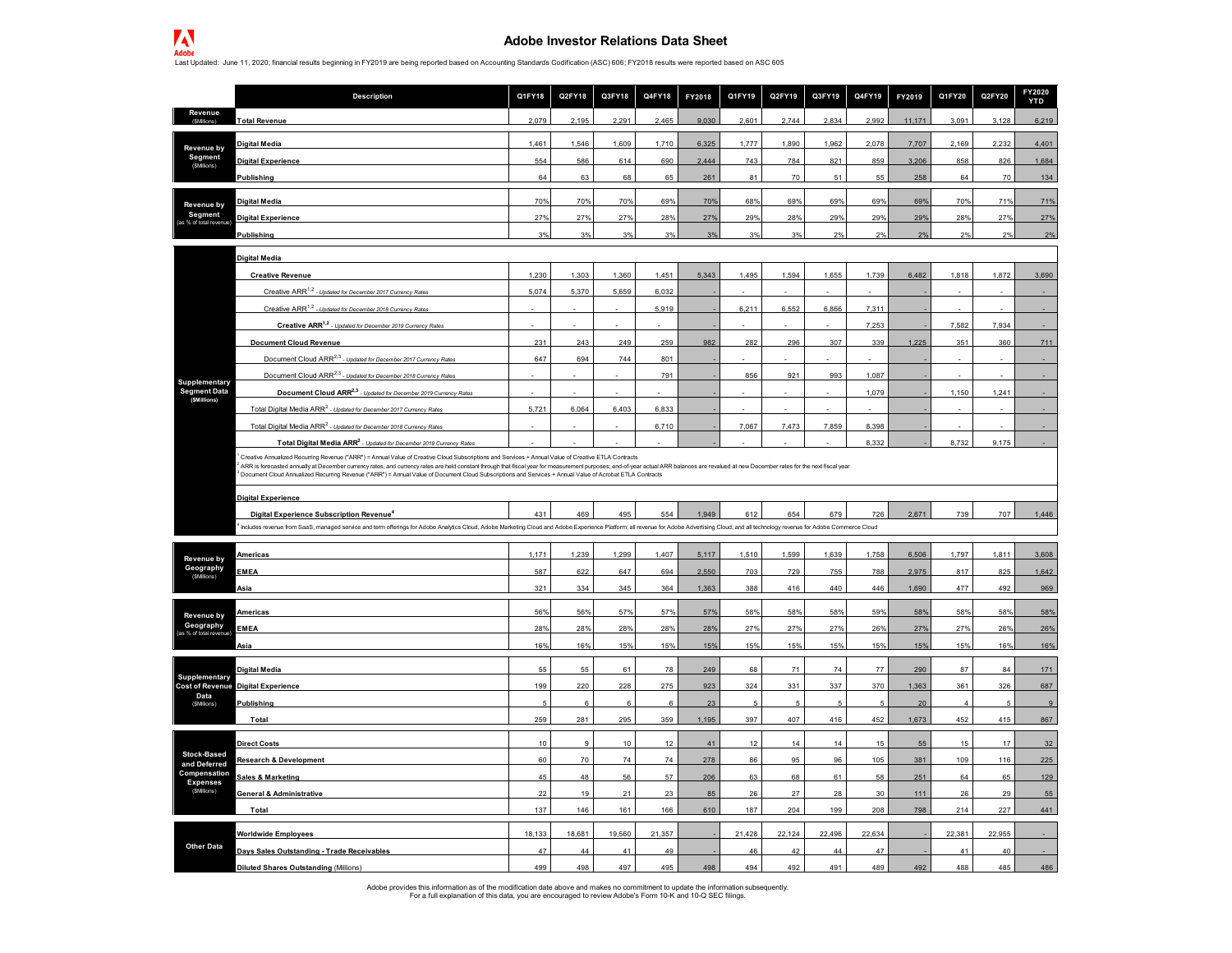## **Adobe Investor Relations Data Sheet**

## Income Statement - Reconciliation of GAAP to Non-GAAP

Last Updated: June 11, 2020; financial results beginning in FY2019 are being reported based on Accounting Standards Codification (ASC) 606; FY2018 results were reported based on ASC 605

|                                                 | <b>Description</b>                                                                                                                    | Q1FY18                 | Q2FY18                 | Q3FY18                 | Q4FY18                 | FY2018                  | Q1FY19                 | Q2FY19                 | Q3FY19                 | Q4FY19                 | FY2019                          | Q1FY20                 | Q2FY20                 | FY2020<br><b>YTD</b>       |
|-------------------------------------------------|---------------------------------------------------------------------------------------------------------------------------------------|------------------------|------------------------|------------------------|------------------------|-------------------------|------------------------|------------------------|------------------------|------------------------|---------------------------------|------------------------|------------------------|----------------------------|
|                                                 | Revenue<br>Cost of revenue<br>Gross profit                                                                                            | 2,079<br>259<br>1,820  | 2,195<br>281<br>1,914  | 2,291<br>295<br>1,996  | 2,465<br>359<br>2,106  | 9.030<br>1,195<br>7,835 | 2,601<br>397<br>2,204  | 2.744<br>407<br>2,337  | 2,834<br>416<br>2.418  | 2.992<br>452<br>2,540  | 11,171<br>1,673<br>9,498        | 3,091<br>452<br>2,639  | 3,128<br>415<br>2,713  | 6,219<br>867<br>5,352      |
|                                                 | Operating expenses                                                                                                                    | 1.117                  | 1,216                  | 1,277                  | 1,385                  | 4,995                   | 1,509                  | 1,587                  | 1,564                  | 1,570                  | 6,230                           | 1.702                  | 1,697                  | 3,399                      |
| <b>GAAP</b>                                     | Operating income                                                                                                                      | 703                    | 698                    | 719                    | 721                    | 2.840                   | 695                    | 750                    | 854                    | 970                    | 3.268                           | 937                    | 1,016                  | 1,953                      |
| (\$Millions, except EPS)                        | Non-operating income (expense)                                                                                                        |                        | (7)                    | (18)                   | (22)                   | (46)                    | $\overline{7}$         | (39)                   | (19)                   | (13)                   | (63)                            | (18)                   | (16)                   | (34)                       |
|                                                 | Income before income taxes<br>Provision for (benefit from) income taxes                                                               | 703<br>120             | 691<br>28              | 701<br>35              | 699<br>21              | 2,794<br>203            | 702<br>28              | 711<br>78              | 835<br>42              | 957<br>105             | 3,205<br>254                    | 919<br>(36)            | 1,000<br>(100)         | 1,919<br>(136)             |
|                                                 | Net income                                                                                                                            | 583                    | 663                    | 666                    | 678                    | 2,591                   | 674                    | 633                    | 793                    | 852                    | 2,951                           | 955                    | 1,100                  | 2,055                      |
|                                                 | Diluted earnings per share                                                                                                            | \$<br>1.17             | 1.33<br>l \$           | \$<br>1.34             | \$<br>1.37             | 5.20<br>\$              | l \$<br>1.36           | \$                     | $1.61$ \ \$            | 1.74                   | $6.00$   \$<br>-\$              | 1.96                   | 2.27<br>\$             | \$<br>4.23                 |
| <b>Adjustments to</b>                           | Cost of revenue<br>Stock-based and deferred compensation<br>Amortization of intangibles<br>Total adjustments to cost to revenue       | (10)<br>(14)<br>(24)   | (9)<br>(16)<br>(25)    | (10)<br>(21)<br>(31)   | (12)<br>(33)<br>(45)   | (41)<br>(84)<br>(125)   | (12)<br>(56)<br>(68)   | (14)<br>(53)<br>(67)   | (14)<br>(57)<br>(71)   | (15)<br>(53)<br>(68)   | (55)<br>(220)<br>(275)          | (15)<br>(52)<br>(67)   | (17)<br>(52)<br>(69)   | (32)<br>(104)<br>(136)     |
| <b>Reconcile to</b><br>Non-GAAP<br>(\$Millions) | Operating expenses<br>Stock-based and deferred compensation<br>Amortization of intangibles<br>Total adjustments to operating expenses | (127)<br>(17)<br>(144) | (137)<br>(17)<br>(154) | (151)<br>(24)<br>(175) | (154)<br>(33)<br>(187) | (569)<br>(91)<br>(660)  | (175)<br>(47)<br>(222) | (190)<br>(43)<br>(233) | (185)<br>(43)<br>(228) | (193)<br>(43)<br>(236) | (743)<br>(175)<br>(918)         | (199)<br>(42)<br>(241) | (210)<br>(40)<br>(250) | (409)<br>(82)<br>(491)     |
|                                                 | Investment losses (gains), net                                                                                                        | (3)                    | (1)                    | (2)                    | 3                      | (3)                     | (44)                   | $\mathbf{1}$           | (4)                    | (5)                    | (52)                            | 3                      |                        | $\sqrt{3}$                 |
|                                                 | Provision for (benefit from) income taxes                                                                                             | (24)                   | 16                     | 10                     | $\overline{7}$         | 9                       | 76                     | 33                     | 82                     | 33                     | 224                             | 159                    | 232                    | 391                        |
|                                                 | Revenue<br>Cost of revenue<br>Gross profit                                                                                            | 2,079<br>235<br>1,844  | 2,195<br>256<br>1,939  | 2,291<br>264<br>2,027  | 2,465<br>314<br>2,151  | 9.030<br>1,070<br>7,960 | 2,601<br>329<br>2,272  | 2,744<br>340<br>2,404  | 2,834<br>345<br>2,489  | 2,992<br>384<br>2,608  | 11,171<br>1,398<br>9,773        | 3,091<br>385<br>2,706  | 3,128<br>346<br>2,782  | 6,219<br>731<br>5,488      |
|                                                 | Operating expenses                                                                                                                    | 973                    | 1,062                  | 1,102                  | 1,198                  | 4,335                   | 1,287                  | 1,354                  | 1,336                  | 1,334                  | 5,312                           | 1,461                  | 1,447                  | 2,908                      |
| <b>Non-GAAP</b>                                 | Operating income                                                                                                                      | 871                    | 877                    | 925                    | 953                    | 3,625                   | 985                    | 1,050                  | 1,153                  | 1,274                  | 4,461                           | 1,245                  | 1,335                  | 2,580                      |
| (\$Millions, except EPS)                        | Non-operating income (expense)                                                                                                        | (3)                    | (8)                    | (20)                   | (19)                   | (49)                    | (37)                   | (38)                   | (23)                   | (18)                   | (115)                           | (15)                   | (16)                   | (31)                       |
|                                                 | Income before income taxes<br>Provision for (benefit from) income taxes                                                               | 868<br>96              | 869<br>44              | 905<br>45              | 934<br>28              | 3,576<br>212            | 948<br>104             | 1,012<br>111           | 1,130<br>124           | 1,256<br>138           | 4,346<br>478                    | 1,230<br>123           | 1,319<br>132           | 2,549<br>255               |
|                                                 | Net income                                                                                                                            | 772                    | 825                    | 860                    | 906                    | 3,364                   | 844                    | 901                    | 1,006                  | 1,118                  | 3,868                           | 1,107                  | 1,187                  | 2,294                      |
|                                                 | Diluted earnings per share                                                                                                            | \$<br>1.55             | 1.66<br>\$             | \$<br>1.73             | 1.83<br>\$             | 6.76<br>\$              | $\sqrt{3}$<br>1.71     | \$<br>$1.83$ \$        | 2.05                   | \$<br>2.29             | $\overline{\mathbf{S}}$<br>7.87 | \$<br>2.27             | \$<br>2.45             | $\mathbf{\hat{s}}$<br>4.72 |
| <b>Shares</b>                                   | Diluted shares outstanding (millions)                                                                                                 | 499                    | 498                    | 497                    | 495                    | 498                     | 494                    | 492                    | 491                    | 489                    | 492                             | 488                    | 485                    | 486                        |
|                                                 | GAAP diluted earnings per share                                                                                                       | 1.17                   | 1.33                   | 1.34                   | 1.37                   | 5.20                    | 1.36                   | 1.29                   | 1.61                   | 1.74                   | 6.00                            | 1.96                   | 2.27                   | 4.23                       |
| <b>Reconciliation of</b>                        | Stock-based and deferred compensation<br>Amortization of intangibles                                                                  | 0.27<br>0.06           | 0.29<br>0.06           | 0.32<br>0.09           | 0.34<br>0.13           | 1.23<br>0.35            | 0.38<br>0.21           | 0.41<br>0.20           | 0.41<br>0.20           | 0.43<br>0.20           | 1.62<br>0.80                    | 0.44<br>0.19           | 0.47<br>0.19           | 0.91<br>0.38               |
| <b>Diluted Earnings Per</b>                     | Investment losses (gains), net                                                                                                        |                        |                        |                        | 0.01                   | (0.01)                  | (0.09)                 |                        | (0.01)                 | (0.01)                 | (0.10)                          | 0.01                   |                        | 0.01                       |
| Share $(\$)$                                    | Income tax adjustments                                                                                                                | 0.05                   | (0.02)                 | (0.02)                 | (0.02)                 | (0.01)                  | (0.15)                 | (0.07)                 | (0.16)                 | (0.07)                 | (0.45)                          | (0.33)                 | (0.48)                 | (0.81)                     |
|                                                 | Non-GAAP diluted earnings per share                                                                                                   | 1.55<br>\$             | 1.66<br>-\$            | \$<br>1.73             | \$<br>1.83             | $$^{\circ}$<br>6.76     | \$<br>1.71             | \$<br>$1.83$ \$        | 2.05                   | \$<br>2.29             | $\sqrt{3}$<br>7.87              | \$<br>2.27             | \$<br>2.45             | $\mathbf{\hat{s}}$<br>4.72 |
| <b>Reconciliation of</b>                        | GAAP operating margin<br>Stock-based and deferred compensation                                                                        | 33.8%<br>6.6%          | 31.8%<br>6.7%          | 31.4%<br>7.0%          | 29.2%<br>6.8%          | 31.5%<br>6.8%           | 26.7%<br>7.2%          | 27.3%<br>7.4%          | 30.1%<br>7.0%          | 32.4%<br>6.9%          | 29.2%<br>7.1%                   | 30.3%<br>6.9%          | 32.5%<br>7.3%          | 31.4%<br>7.1%              |
| <b>GAAP to Non-GAAP</b>                         | Amortization of intangibles                                                                                                           | 1.5%                   | 1.5%                   | 2.0%                   | 2.6%                   | 1.8%                    | 4.0%                   | 3.6%                   | 3.6%                   | 3.3%                   | 3.6%                            | 3.1%                   | 2.9%                   | 3.0%                       |
| <b>Operating Margin</b>                         | Non-GAAP operating margin                                                                                                             | 41.9%                  | 40.0%                  | 40.4%                  | 38.6%                  | 40.1%                   | 37.9%                  | 38.3%                  | 40.7%                  | 42.6%                  | 39.9%                           | 40.3%                  | 42.7%                  | 41.5%                      |

The above results are supplied to provide meaningful supplemental information regarding Adobe's core operating results because such information excludes amounts that are not necessarily related to its core operating results. Adobe uses this non-GAAP financial information in assessing the performance of the Company's ongoing operations, and for planning and forecasting in future periods. This non-GAAP information should not be<br>consider